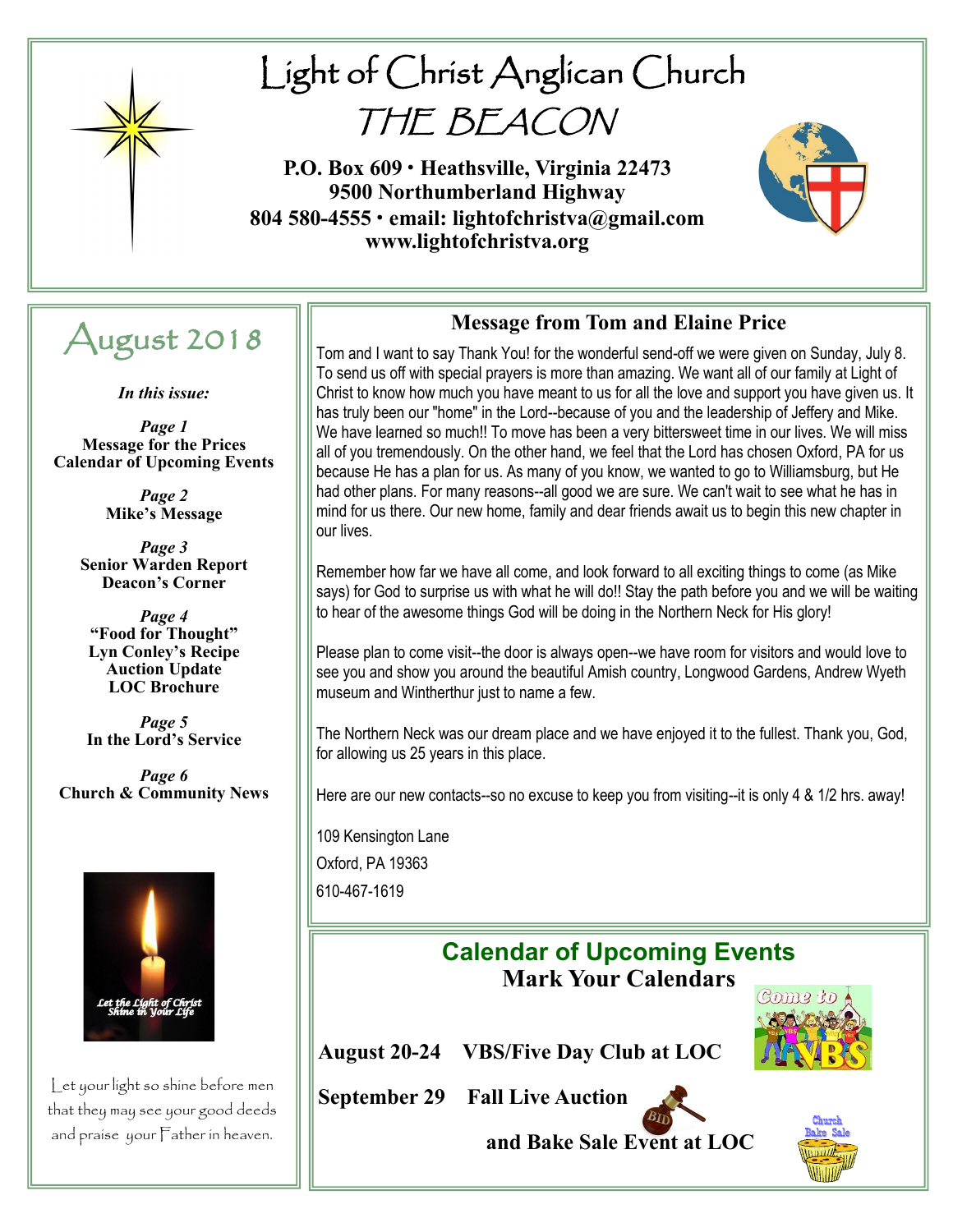

# *Mike's Message*

#### **Ezekiel 47:12**

*<sup>12</sup>And on the banks, on both sides of the river, there will grow all kinds of trees for food. Their leaves will not wither, nor their fruit fail, but they will bear fresh fruit every month, because the water for them flows from the sanctuary. Their fruit will be for food, and their leaves for healing."*

#### **John 7:37-39**

**<sup>37</sup>** *On the last day of the feast, the great day, Jesus stood up and cried out, "If anyone thirsts, let him come to me and drink. <sup>38</sup> Whoever believes in me, asthe Scripture has said, 'Out of his heart will flow rivers of living water.'" <sup>39</sup>Now this he said about the Spirit, whom those who believed in him were to receive, for as yet the Spirit had not been given, because Jesus was not yet glorified.*

Recently, I woke up in the middle of the night with the phrase "*rivers of living water*" going through my mind over and over. I knew this phrase came from John 7:38, but I wondered what the Lord was showing me. As I prayed and asked him, the Lord led me to Ezekiel 47: 1-12 where the prophet was given a vision of the water source under the temple starting as a trickle, but then turning into a river so strong that he couldn't cross. The water that flowed down from that river was not salty, but fresh and living, causing the trees along the banks to produce fruit every month. The leaves of those trees were to be used for healing and the fruit for food. How was this possible? It was the life-giving quality of the living water that flowed out from under the temple. Wherever this water went it brought life and refreshment.

Jesus pointed to the images from this passage to describe himself to the Samaritan woman at the well in John 4: 10-14. He reveals himself to her as the source of life-giving water that would quench the thirst and *"will become a spring of water welling up into eternal life" (John 4:14)*. When the disciples were surprised that Jesus had spoken with a Samaritan woman, he pointed out that the harvest had already begun alluding to Ezekiel's picture of trees bearing fruit twelve months out of the year. In our passage from John 7:37-39, Jesus reveals that he is the source of the living water prophesied in Ezekiel (also Zechariah 14:3-8; Joel 3:17) and it would be poured out in abundance through the Holy Spirit. After reading and thinking through this,

I went and laid back down to try and catch a few more hours sleep; but "*rivers of living water"*  continued to capture my thoughts. I drifted off and woke up later with the same thought going through my mind, but this time I knew what it was about.

The past month we have been considering the theme from GAFCON, *"Proclaiming Christ Faithfully to the Nations"* and we have looked at the importance of preaching God's gospel as God's church and realizing that if we are obedient to God's command, there is no reason to fear because this is God's world. As Zechariah 4:6 reminds us, *"Not by might, nor by power, but by my Spirit, says the Lord."*

My prayer became, *"Lord, release the living water upon us like a river glorious. Let us be fruitful continually as we bear witness to those around us all that you have done for us and in us, through Jesus Christ our Lord, who lives and reigns with you and the Holy Spirit now and forever. Amen"*

We want to become intentional in our outreach to the community in Jesus' name. With that in mind in September, we will be offering to our congregation and to the community the "Alpha Course". This is what they say about the course.

"*Alpha is a series of sessions exploring the Christian faith, typically run over eleven weeks. Each talk looks at a different question around faith and is designed to create conversation. Alpha is run all around the globe, and everyone is welcome."*

This is a wonderful opportunity to invite family, friends, neighbors and anyone else who God places in your path to come and enter into a non-threatening conversational look at the claims of Jesus. We plan to begin with a dinner, video and discussion on September 11, from 5:30 p.m. - 8 p.m. If you are interested in being trained as a facilitator, please contact me or Mary Swann for more information. We encourage everyone who can, to attend. Please be praying that God will move in and through us for his glory and the salvation of those who are lost.

Let the river flow!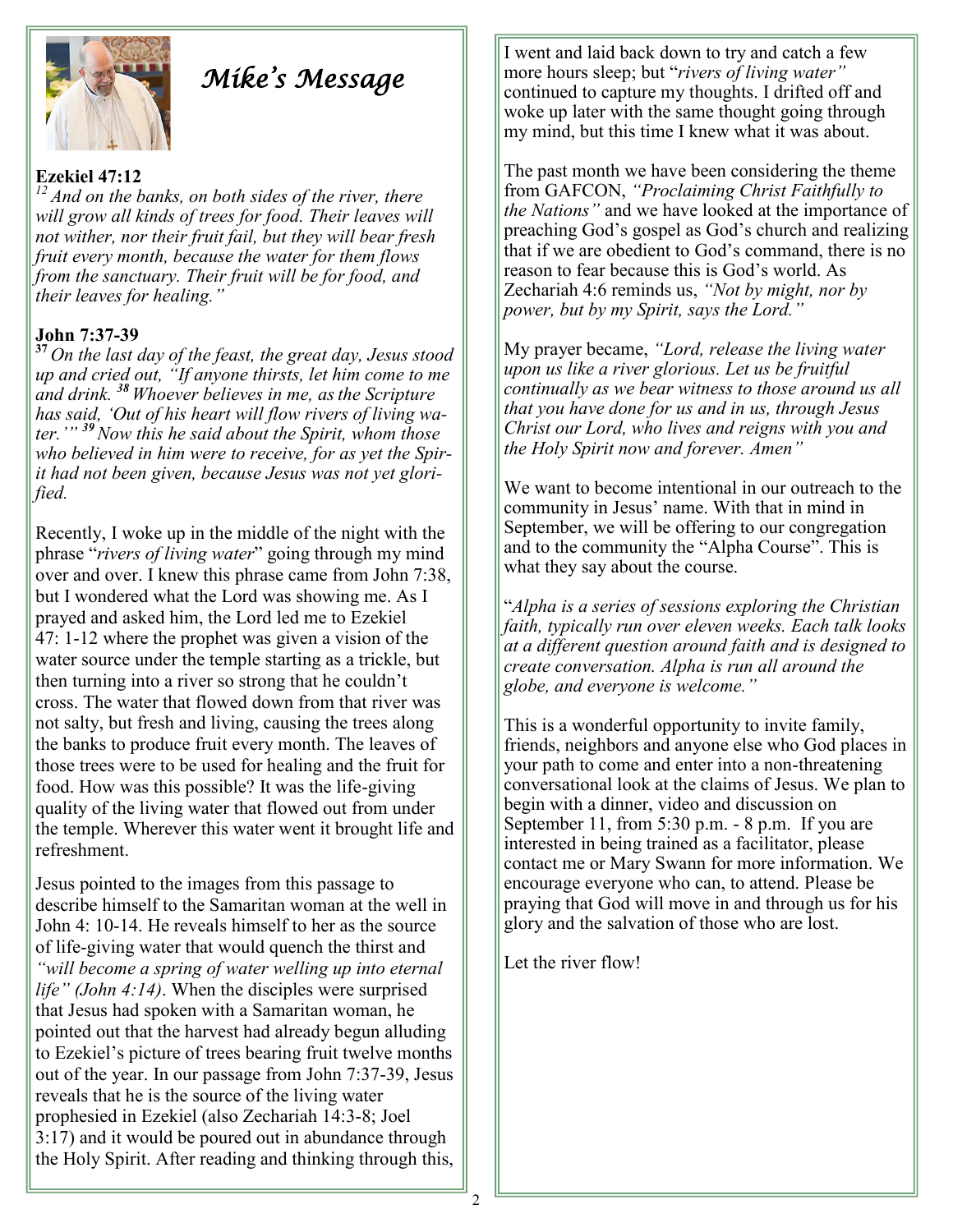This week our brothers and sisters in the Methodist tradition commemorate the passing of Susannah Wesley (20 January  $1669 - 23$  July 1742), the mother of John Wesley, the founder of Methodism. So profound was the influence of Susanna Wesley on her son John Wesley that she has been called the "Mother of Methodism".

Let me just share a few interesting facts. As the wife of Anglican Pastor Samuel Wesley, life in  $17<sup>th</sup>$  century England was far from boring. John Wesley was the 14<sup>th</sup> of her children. You might say that the Wesley home was the blueprint for Christian-oriented home schooling. Not one to spare the rod when duly provoked, Susanna set about shaping her young ones straightway to love God with heart, soul and mind.

Family devotions were held before daybreak each day, and study of the Bible, great works of classical antiquity, grammar, logic, rhetoric and Biblical languages were a normal part of the daily routine in the Wesley household. Susanna diligently prepared her children for a lifetime of devoted Christian service as an act of obedience and worship to our Lord.

John's hard work paid off as he won scholarships and a fellowship to put himself through Oxford. Despite the hard work and often tough love, in his letters John Wesley describes his upbringing as the ideal Christian childhood.

One of Susanna's other children also bears mentioning- - Charles Wesley, composer of over 6,000 hymns, many of which are a regular part of our worship at Light of Christ.

So hats off to Mrs. Wesley! I for one am happy to have her among our great cloud of witnesses.

Your brother in Christ,

Bart Morrison



### **Deacon's Corner**

This month, I'm reporting on our small group conversations with Mike, held in May and June. Thank you to all of the hosts for having us in your homes and providing refreshments. Our hosts were the following: Constance McDearmon and Doug Smoot, Gayle and Sam Marston, Barbara and Dick Seed, Bart Morrison, Joan and Tony Blackstone, and Donna Soule. A total of 66 parishioners attended!

**From the Senior Warden in different ways. Some were more animated than** others! There were lots of good suggestions. Repeating themes included liturgy and worship, our aging demographics, being a beacon of light in this community, communication, and stepping up our outreach efforts, especially to children and younger families. Single mothers and education, both for us and the community came up more than once. Issues regarding worship covered a wide range of opinions based on a person's background and experience. Worship in the Anglican tradition can incorporate evangelical, charismatic and Anglo-Catholic styles of worship, but discerning what works best for your target congregation is an on-going process.

> Very few concerns came up. The main one was the change in the passing of the peace. Mike explained why he moved it to the end of the service. It was moved again as a suggestion from one of these groups. The remaining groups seemed more comfortable with that move. Losing some of the traditions of our Anglican worship was voiced and discussed more than once. Issues involving communication were expressed, but not as a huge concern. I wrote a refresher on all the ways we try to communicate important information last month in this column.

The dilemma of being a tired and aging congregation who would like to bring Jesus to the community, as well as increase our membership, was discussed in every group.

Overall, Mike and I were pleased with the outcome. Our goal was to give people an opportunity to meet with Mike and get to know his heart and vision better. He made it very clear that he is approachable and wants to know when someone has a concern or suggestion. His door is open, but it's best to make an appointment and let him know what it's about, so he can allow the right time frame. Keep in mind that Sunday mornings are not the best time to tell him what's burning in your heart! Most of us can't remember what's said in passing if we are focused on other tasks. I am also available to hear your concerns or suggestions, or you can speak with Bart, our senior warden. It was great to visit with so many of you in a comfortable and informal setting. We may plan this type of venue periodically!

> Deacon Mary Swann

There were some themes emerging in every group, but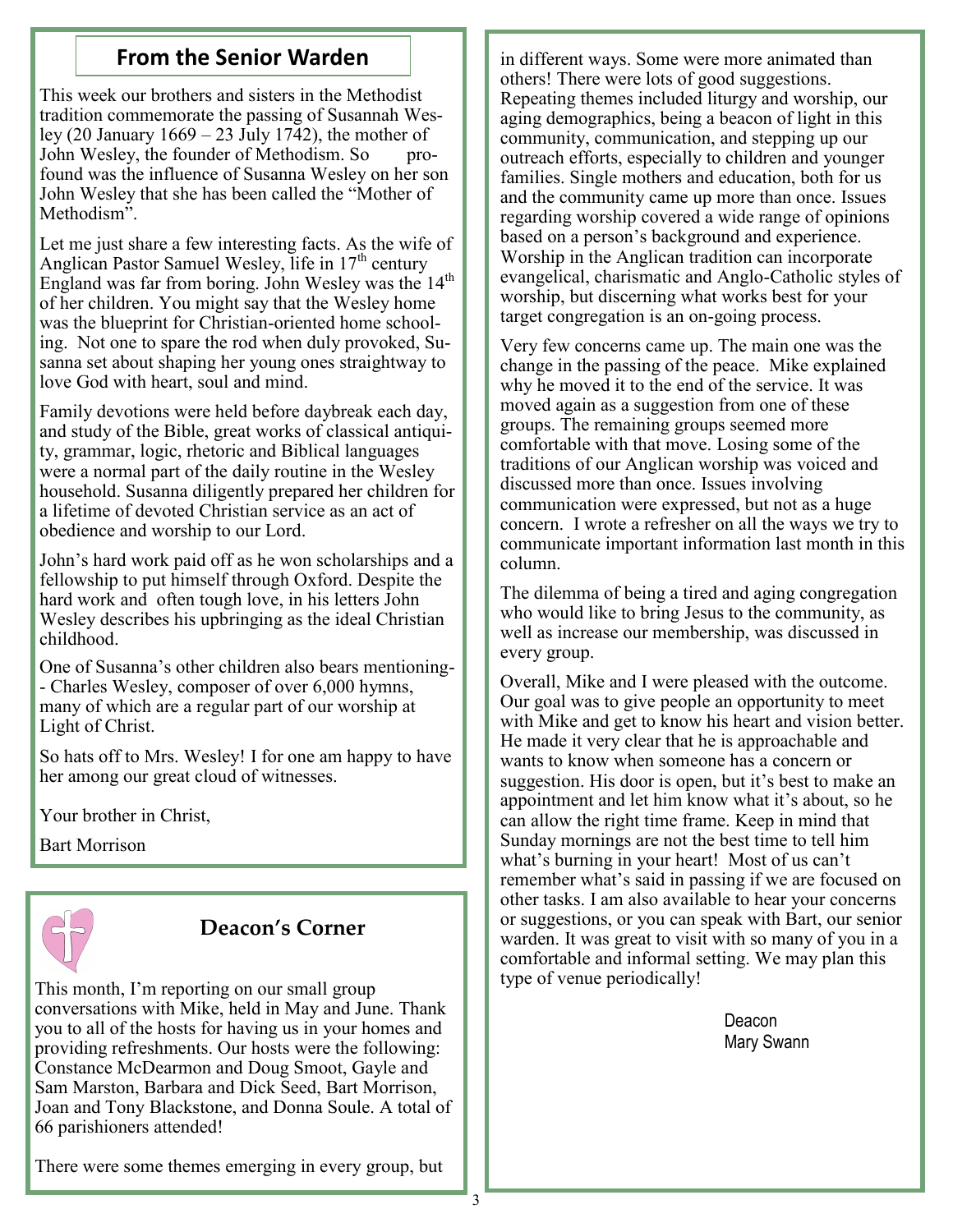#### **"Food for Thought"**



One Sunday morning at a small southern church, the new pastor called on one of his older deacons to lead in the opening prayer. The

deacon stood up bowed his head and said, "Lord, I hate buttermilk."

The pastor opened one eye and wondered where this was going. The deacon continued, "Lord, I hate lard."

Now the pastor was totally perplexed. The deacon continued, "Lord, I ain't too crazy about plain flour either, but after you mix 'em all together and bake 'em in a hot oven, I just love biscuits.

Lord, help us to realize when life gets hard, when things come up that we don't like, whenever we don't understand what You are doing, that we need to wait and see what you're making. After You get through making and baking, It'll probably be something even better than biscuits." Amen! *Romans 8:28.*

Author- Harry Wheat

#### **After so many requests - - From Lyn Conley's kitchen**

#### **Pockets of Lemon Cake**



1 pkg (18.25 oz) white cake mix 1 1/4 c. water 1/3 c. oil 4 egg whites 1 can lemon pie filling (15.75 oz) Topping: 1 can (16 oz) lemon frosting Cool Whip

Grease and flour 13 x 9 inch pan. Prepare cake mix as directed, using water, oil, and egg whites. Spread batter in greased pan. Drop pie filling by heaping teaspoonful evenly onto batter. Bake at 350 for 30-40 min., until edges pull away from pan and top is golden brown. Allow cake to cool in pan for 45 min. or until completely cool.

(I usually leave it loosely covered overnight.) Mix frosting and Cool Whip in medium bowl and spread over cooled cake. Best if served chilled. Store loosely covered in refrigerator.

#### **Auction Update**

Here is the latest news about the fall auction event!

We have a planning committee in place with some of the tasks defined and assigned. Gathering all of the items in one place is our next step. If you have a donation for the auction, let us know immediately. There is a sign-up list in the parish hall. We plan to pick up items in early August and store them until the auction.

If you think you could help with the logistics of the auction part of this event, please contact Dave or Cindy Peresluha. They will be seeking workers to help with different tasks, such as spotting, transporting items, displaying items beforehand, and things that they know more about!

Sandi Ward and Bonnie Odend'hal will take charge of the bake sale and securing food vendors. If you volunteered to help with food, they will be contacting you. Hopefully, many of you will bake goods prior to the event. The volunteers will help with planning, packaging and displaying.

Peggy Lassanske is handling the publicity. We particularly want some gift items from the community for services people use, such as dining, spa treatments, car service, or anything you might think of. We could also use one or two "special" items that would draw interest and could be advertised.

More information will be coming, but we are well on our way!

> Mary Swann, Planning Committee

#### **LOC Brochure Available!**

Peggy Lassanske created a wonderful brochure about our church that is available at the Welcome Center, either on the counter or underneath. Please check it out and spread it around in the community! We print these in house, so take as many as you want.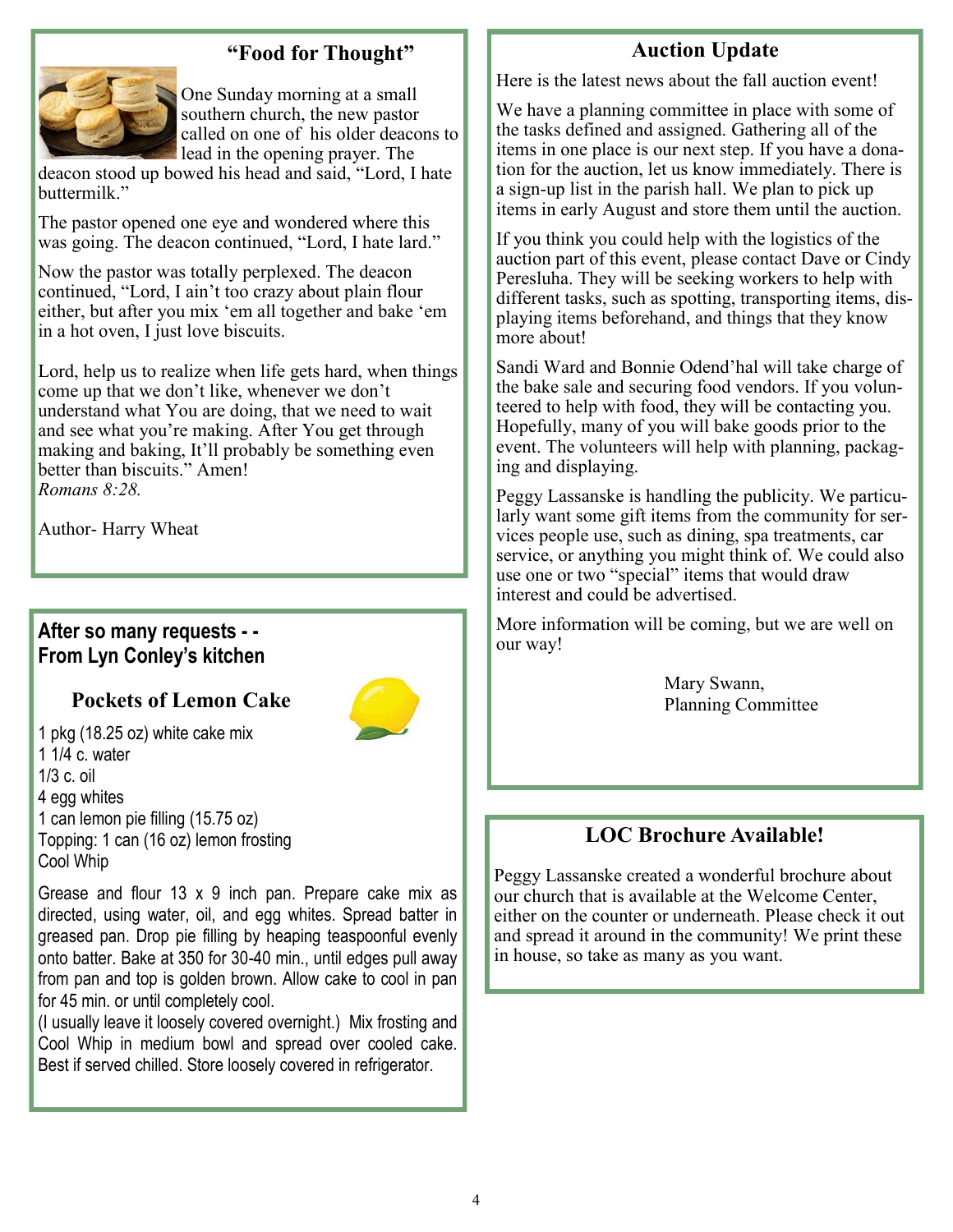### **IN THE LORD'S SERVICE**

#### **Acolytes**

| Aug    | -5 | LeAnne Nguyen         |
|--------|----|-----------------------|
| Aug 12 |    | <b>Hannah Hamlett</b> |
| Aug 19 |    | LeAnne Nguyen         |
| Aug 26 |    | <b>Hannah Hamlett</b> |
|        |    |                       |

#### **Lesson Readers**

| Aug    | .5 | Jeanne Hickey (L)    |
|--------|----|----------------------|
|        |    | Frank McCarthy (P)   |
| Aug 12 |    | Phyllis TeSrake (L)  |
|        |    | Dick Seed (P)        |
| Aug 19 |    | Howard York (L)      |
|        |    | Marie Carstensen (P) |
| Aug 26 |    | Tony Blackstone (L)  |
|        |    | Betty Dillingham (P) |
|        |    |                      |

#### **Eucharist Ministers**

| Aug<br>Aug 12 | -5 | <b>Bart Morrison, TBA</b><br>Harrison Williams, Irene Haley          |
|---------------|----|----------------------------------------------------------------------|
| Aug 19        |    | Frank McCarthy,                                                      |
| Aug 26        |    | <b>Constance McDearmon</b><br><b>Harrison and Priscilla Williams</b> |

#### **Ushers**

| <b>Alison and Tom Kimmitt</b>              |
|--------------------------------------------|
| George Beckett, Phyllis TeStrake           |
| Bonnie Odend'Hal, Lyn Neira                |
| <b>Chris Cralle, Ernie Proctor</b>         |
| Stan Rasberry, Jim Logan                   |
| - 5<br>Aug 12<br>Aug 19<br>Aug 26<br>Sep 2 |

#### **Greeters**

| Aug    | . ხ | George Beckett, Marie Carstensen  |
|--------|-----|-----------------------------------|
| Aug 12 |     | Peggy Lassanske, Bonnie Odend'Hal |
| Aug 19 |     | Fred Wimberly, Doris Myers        |
| Aug 26 |     | Julie Pritchard, Judy LeHardy     |
| Sep    | -2  | Lynn and Howard York              |

#### **Counters**

| August | Betty Dillingham, Pauline Edmonds |  |
|--------|-----------------------------------|--|
|        |                                   |  |

#### **Altar Guild**

| August | Pauline and Bobby Edmonds |
|--------|---------------------------|
|        |                           |

#### **Nursery**

| Aug 5  | Judy LeHardy, Alison Kimmitt     |
|--------|----------------------------------|
| Aug 12 | Jeanette Cralle, Doris Myers     |
| Aug 19 | Saunee Hamlett, Doris Myers      |
| Aug 26 | Jeanette Cralle, Julie Pritchard |

#### **Coffee Hour**

| Aug    | - 5 | Dick and Barbara Seed,<br>Pam and Herb                                                      |
|--------|-----|---------------------------------------------------------------------------------------------|
| Aug 12 |     | Bonnie Odend'hal and Donna Soule                                                            |
| Aug 19 |     | <b>Wendy Smith and Joy Gwaltney</b>                                                         |
| Aug 26 |     | Jan and George Beckett,                                                                     |
| Sep 2  |     | <b>Bart and Leslye Morrison</b><br>Alison and Tom Kimmett,<br><b>Fred and Laura Woodard</b> |

#### **Altar Rail Ministers**

- Aug 5 George Beckett, Teresa Moffitt
- Aug 12 Stan Rasberry, Agnes Burke<br>Aug 19 Sam and Gayle Marston
- Sam and Gayle Marston
- Aug 26 Steve Proctor, Marion Mitchell

#### **Vestry Person on Duty**

| Aug 5  | <b>Bart Morrison</b>     |
|--------|--------------------------|
| Aug 12 | David Peresluha          |
| Aug 19 | Alison Kimmitt           |
| Aug 26 | <b>Harrison Williams</b> |

#### Happy August Birthdays!

- Aug 8 Bart Morrison, Paul Lassanske Aug 10 Mike Moffitt Aug 11 Bill Henson, Laura Woodard<br>Aug 17 Carolyn Costello
- Carolyn Costello
- 
- Aug 18 Dixie Sanderlin, Cindy Fife<br>Aug 20 Jane Wrightson, Tony Blac Aug 20 Jane Wrightson, Tony Blackstone<br>Aug 24 Charlotte Hundley
- Aug 24 Charlotte Hundley<br>Aug 29 Jeanette Cralle
- Aug 29 Jeanette Cralle<br>Aug 31 Anna Brennan
- Anna Brennan

Happy August Anniversaries!

Aug 22 Peggy and Paul Lassanske<br>Aug 27 Lyn and Art Neira Lyn and Art Neira

*O God, our times are in your hand: Look with favor, we pray, on your servants named above, as they begin another year. Grant that they may grow in wisdom and grace, and strengthen their trust in your goodness all the days of their lives;*